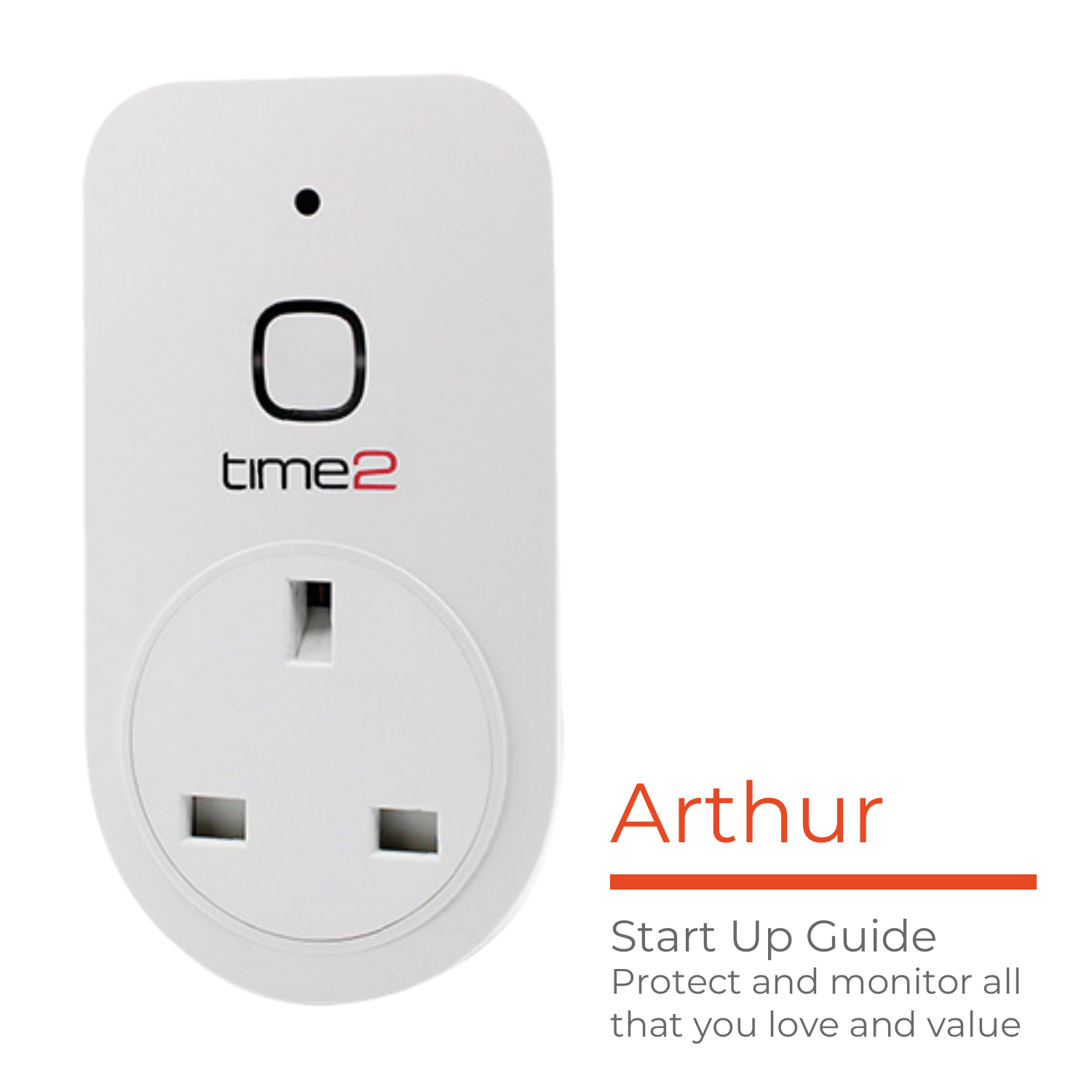# **Contents**

- Get Started
- Download App
- 4 Register
- $6<sup>1</sup>$ Add Arthur
- Features
- 10 Timer & Schedule
- Energy Monitoring
- 12 Reset Arthur

**Struggling to read?** View this start up guide online at **time2technology.com/manuals**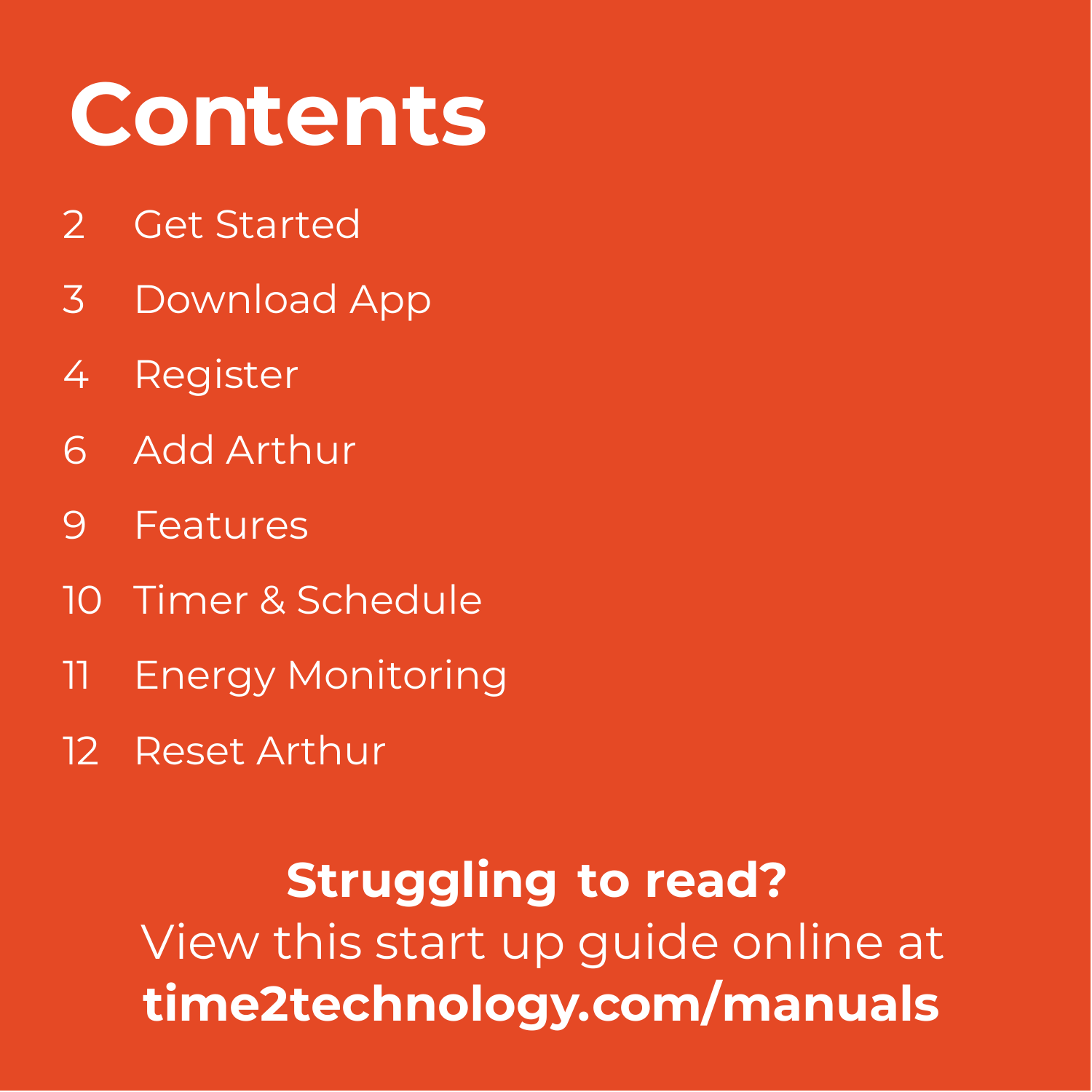## Get Started

Plug Arthur into a mains socket.

The green LED lights will come on and flash quickly

### What do the flashing lights mean?



 $r$ me $P$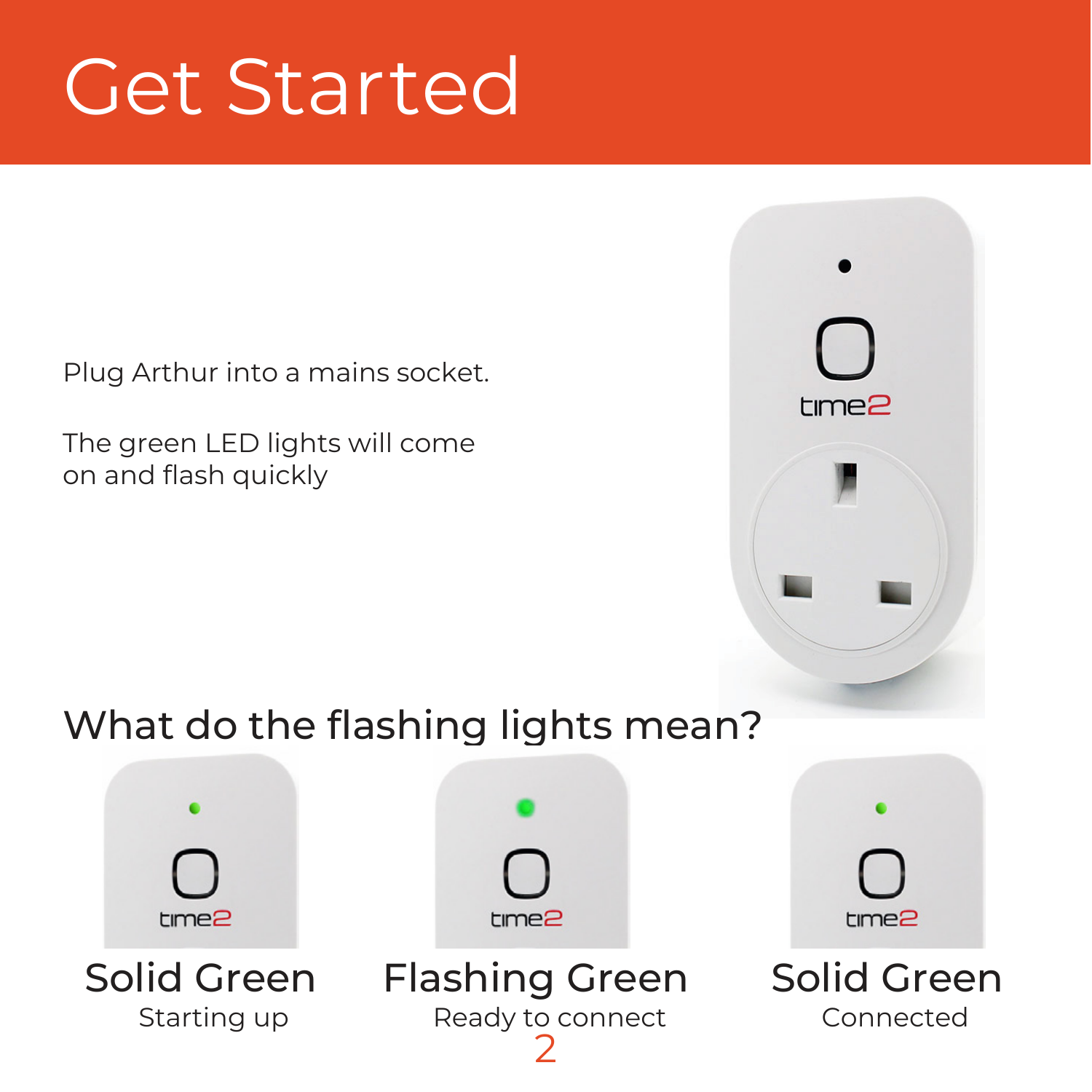# Download App

Download the "Clan at home" App on the iOS App Store or Google Play Store.







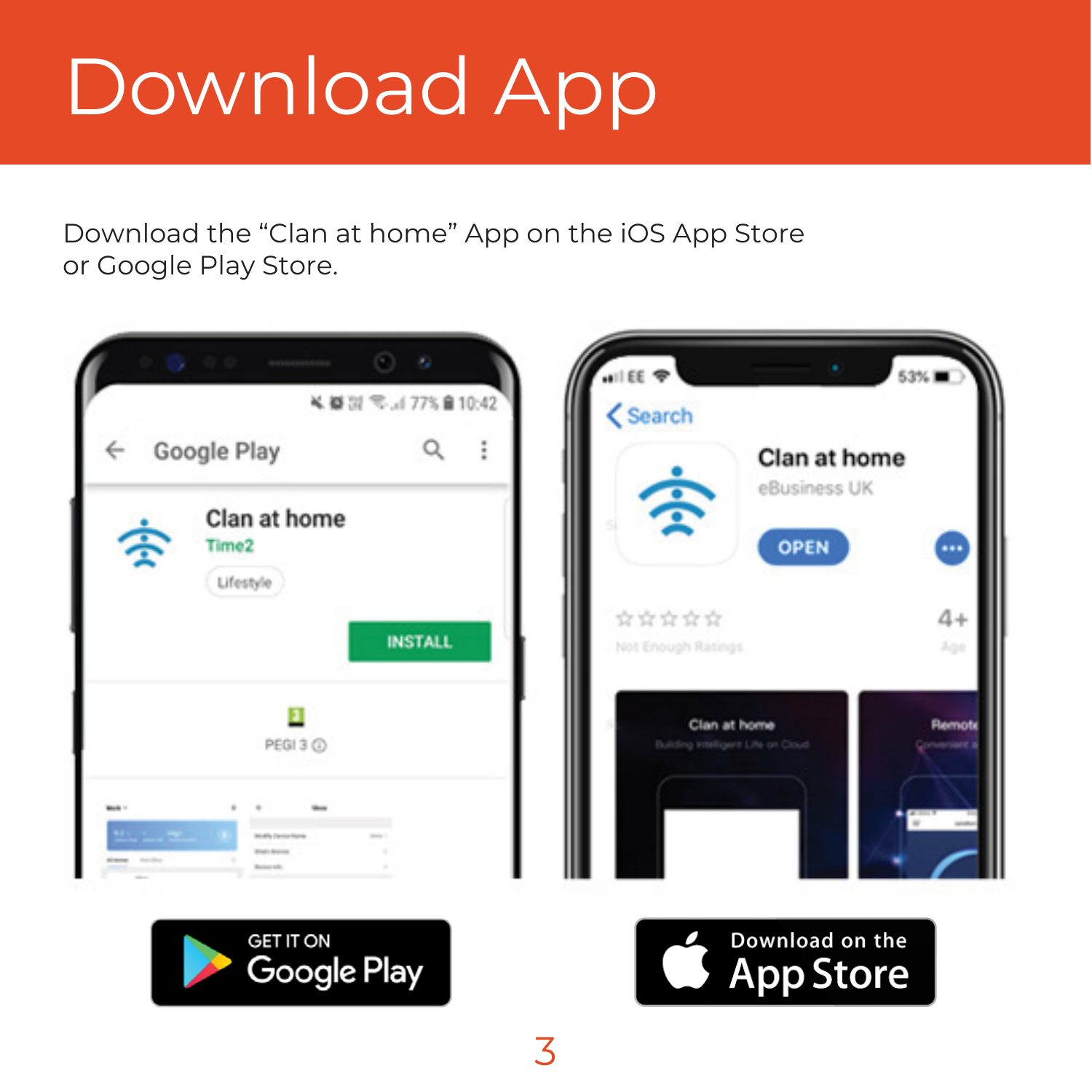# Register





#### **Register**

**United Kingdom** Email I agree with Service Agreement an

**Step 1 Step**  Open the app then select Register

**Step 2 Step** Enter your email address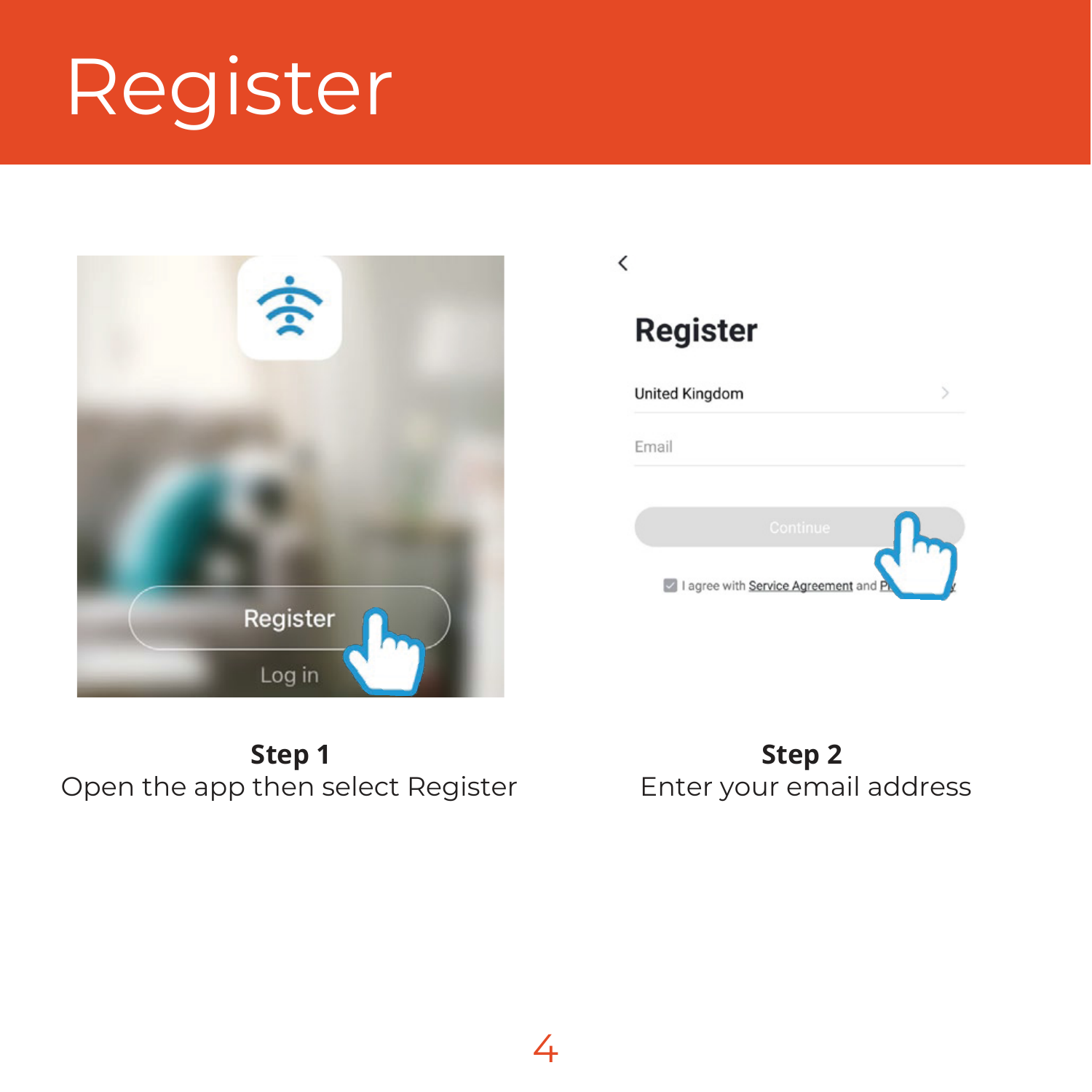$\overline{\left\langle \right\rangle }$ 

### **Verification Code**

### **Set Password**

 $\overline{\left\langle \right\rangle }$ 

Password must contain 6-20 letters and numbers

Verification code has been sent to: hannah khojharja@vahoo.com, Resend (55s)

**Step 3** Enter the verification code sent via email

**Step 4** Create your password to login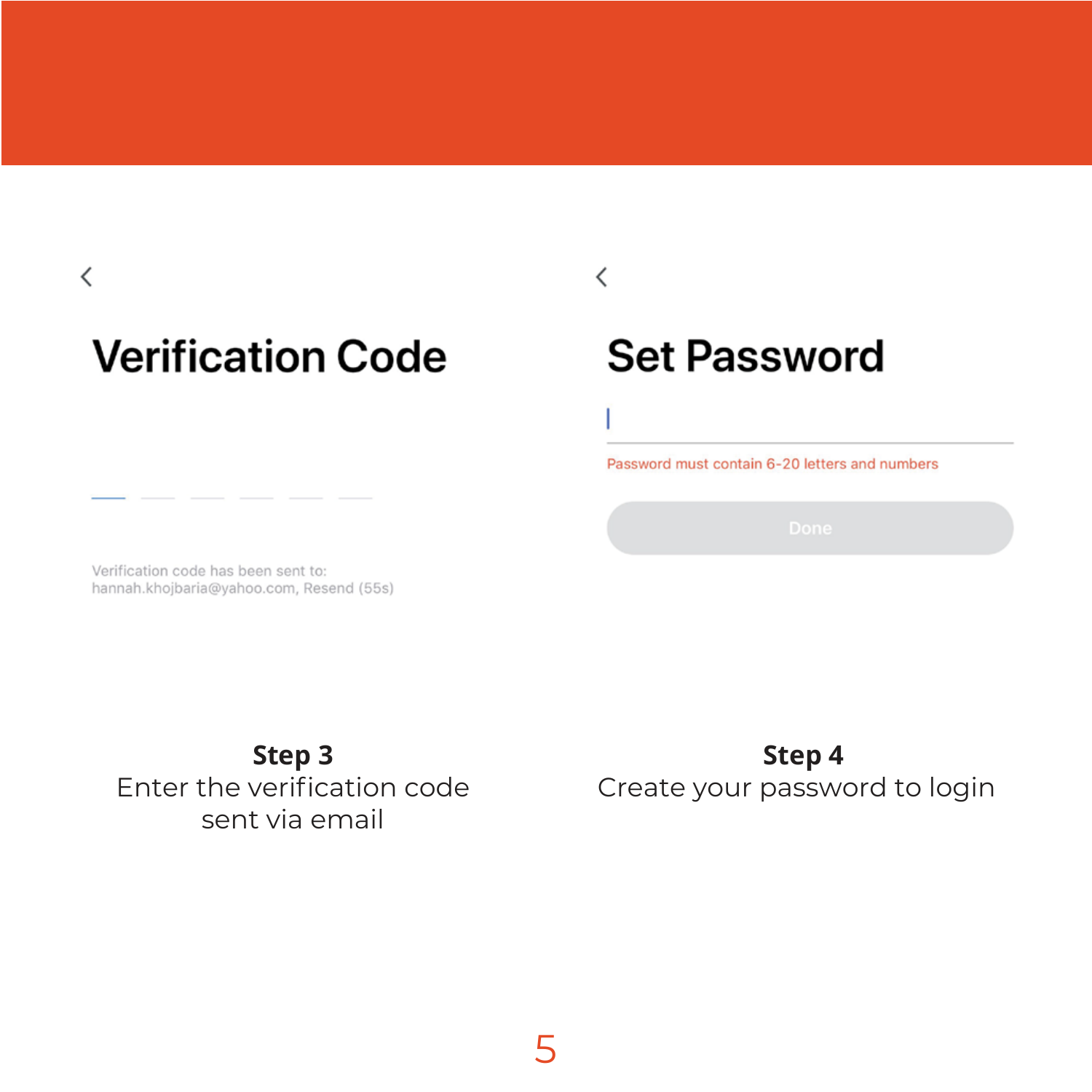## Add Arthur



**Step 1** In My Home, click the (+) icon in the top right-hand corner of the screen

**Step 2** Select Socket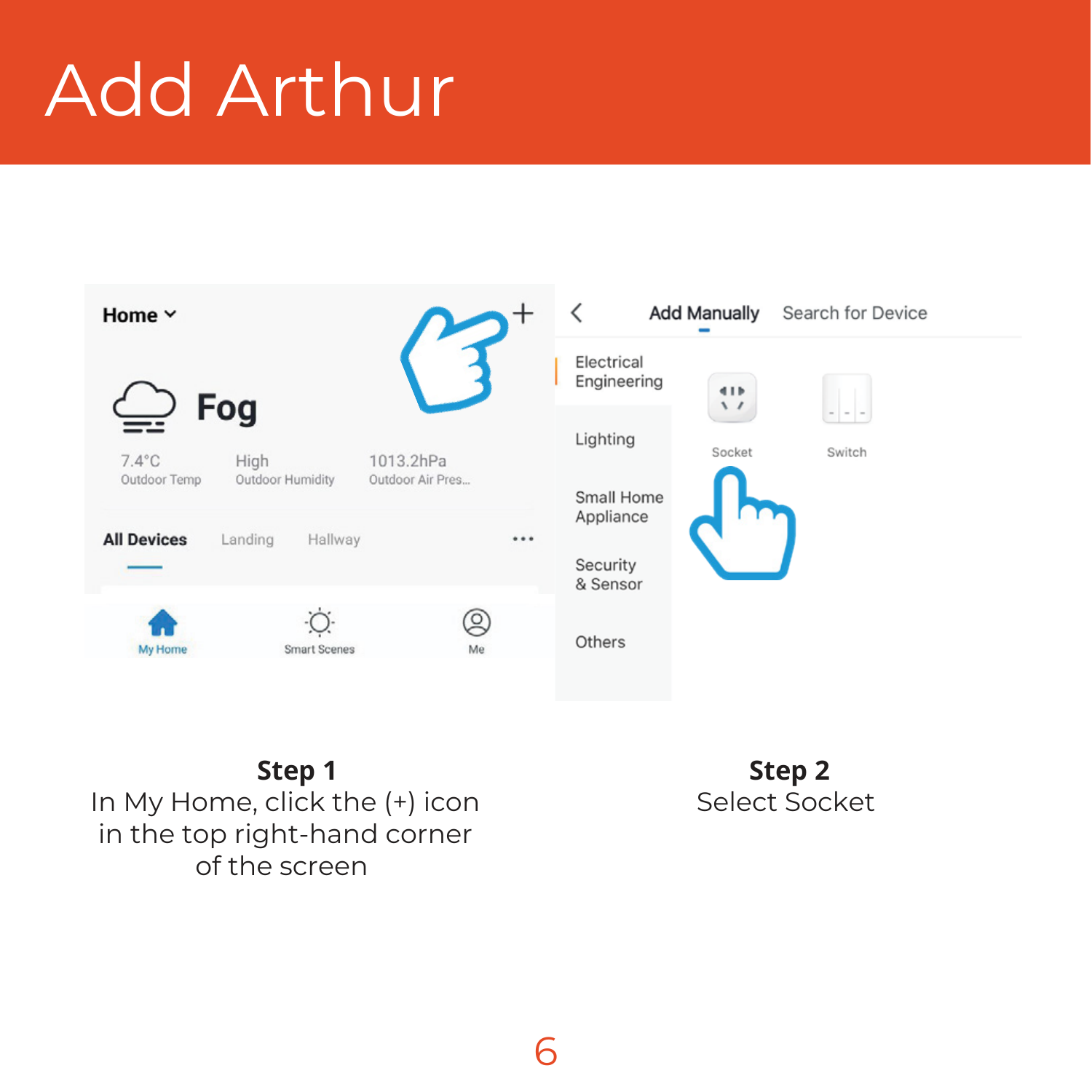

7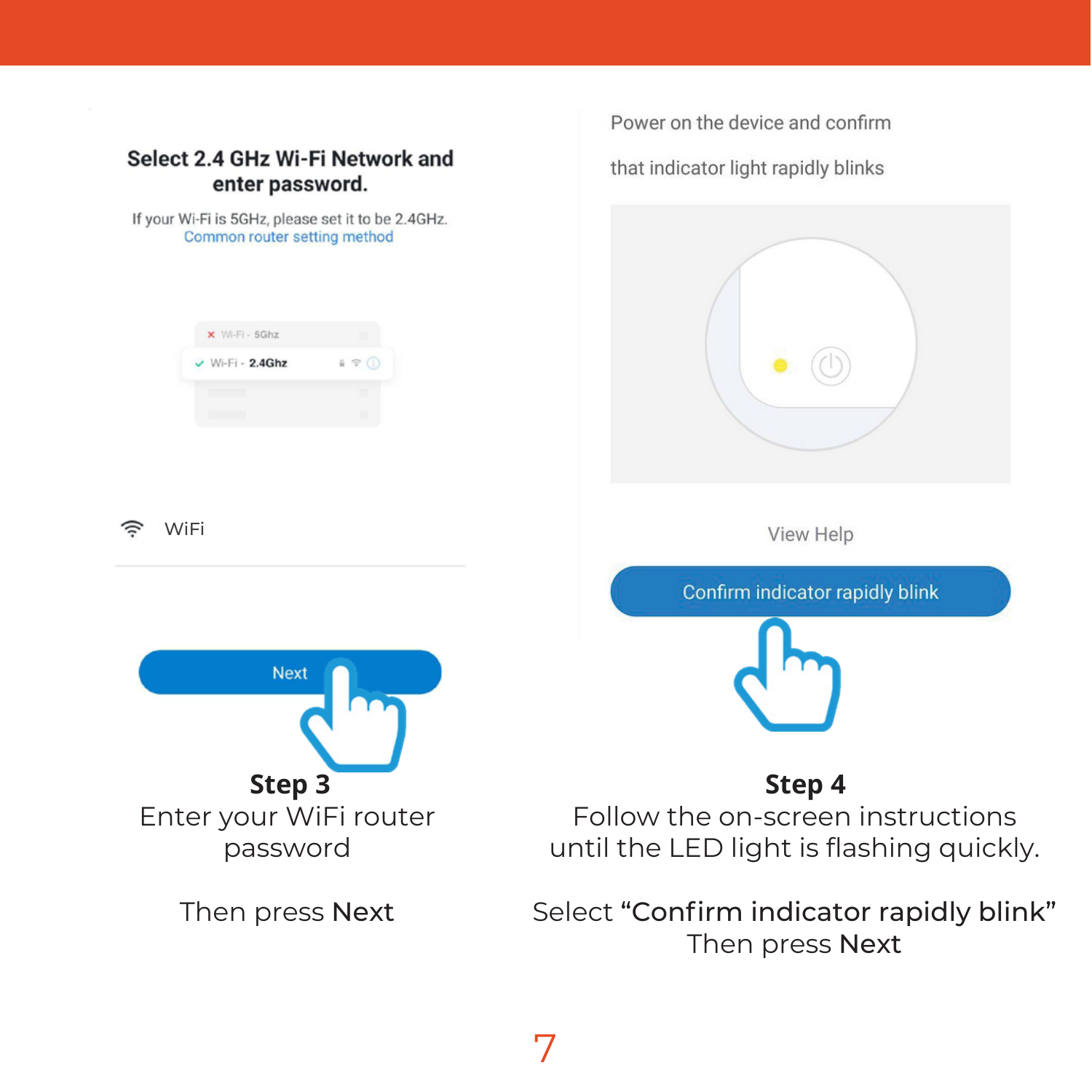

#### Arthur's name and select the room it is in.

Press Done

8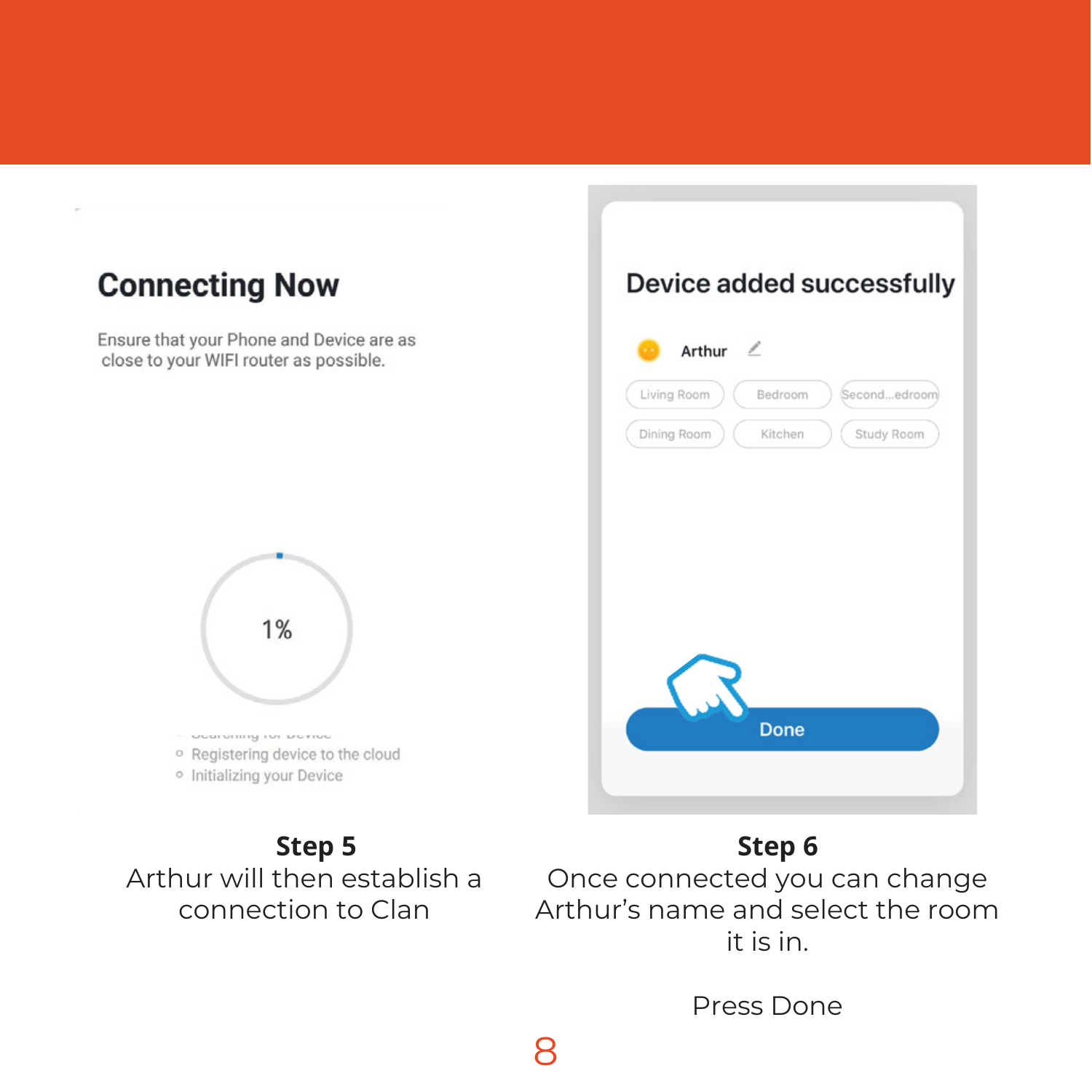### **Features**



Simply tap on the on-screen button to turn the socket on and off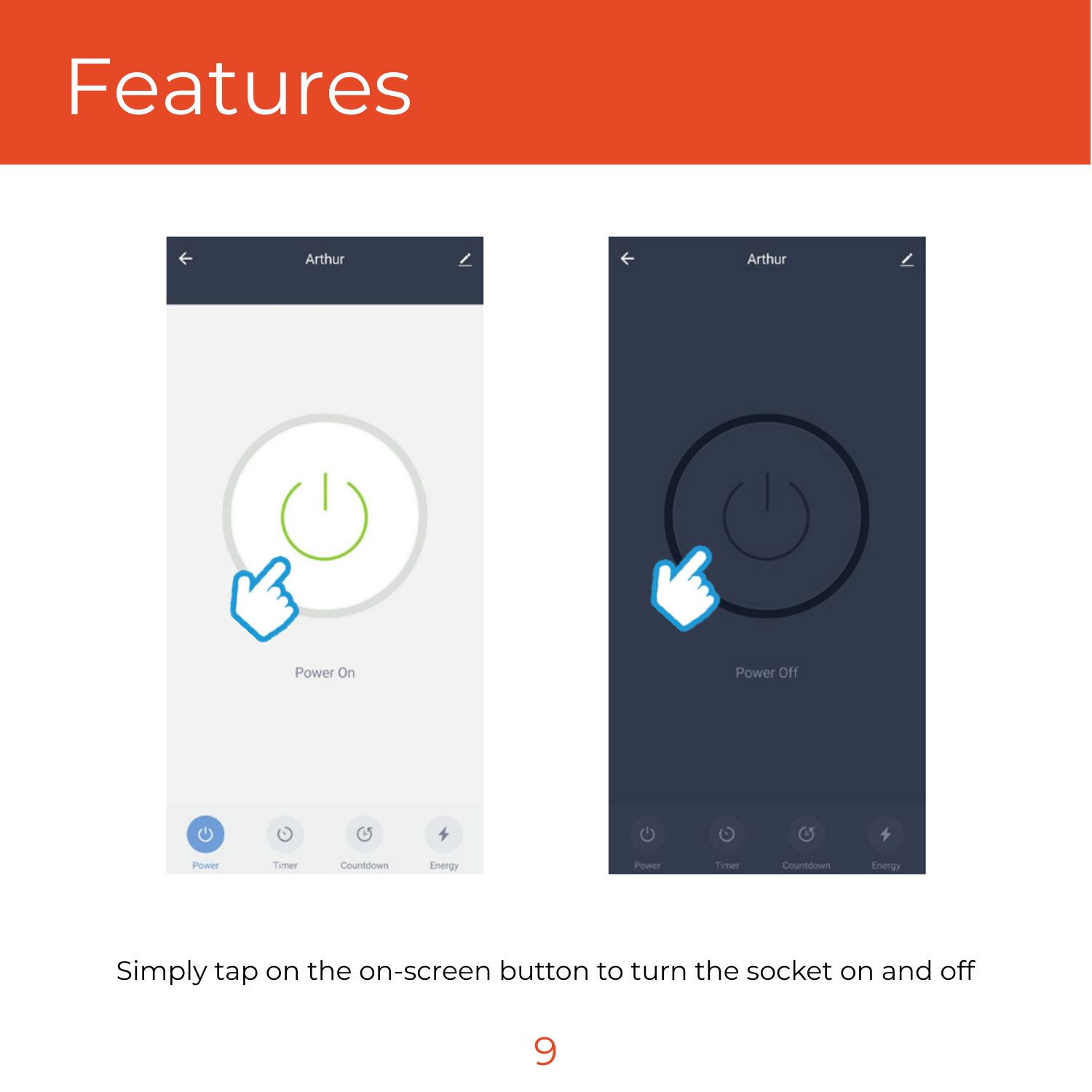## Timer & Schedule

| Timer              |              |  |  |
|--------------------|--------------|--|--|
|                    | 17           |  |  |
|                    | 18           |  |  |
|                    | 19           |  |  |
| 00 Hour            | 20 Minute    |  |  |
| 01                 | 21           |  |  |
| 02                 | 22           |  |  |
| os.<br>$100 - 100$ | 23<br>$\sim$ |  |  |
|                    |              |  |  |

Use the timer feature to automate when Arthur comes on or turns off

Sure

| ←      | <b>Add Schedule</b> | Save           | $\leftarrow$              | <b>Add Schedule</b>                 |
|--------|---------------------|----------------|---------------------------|-------------------------------------|
|        | 06<br>44            |                | 07:45                     | Schedule accuracy is -/+ 30 seconds |
|        | 07<br>45            |                | Working Days<br>Switch:On |                                     |
|        | 08<br>46            |                |                           |                                     |
| Repeat |                     | Working Days > |                           |                                     |

To add a schedule, simply set the time and day you would like Arthur to come on and turn off automatically

10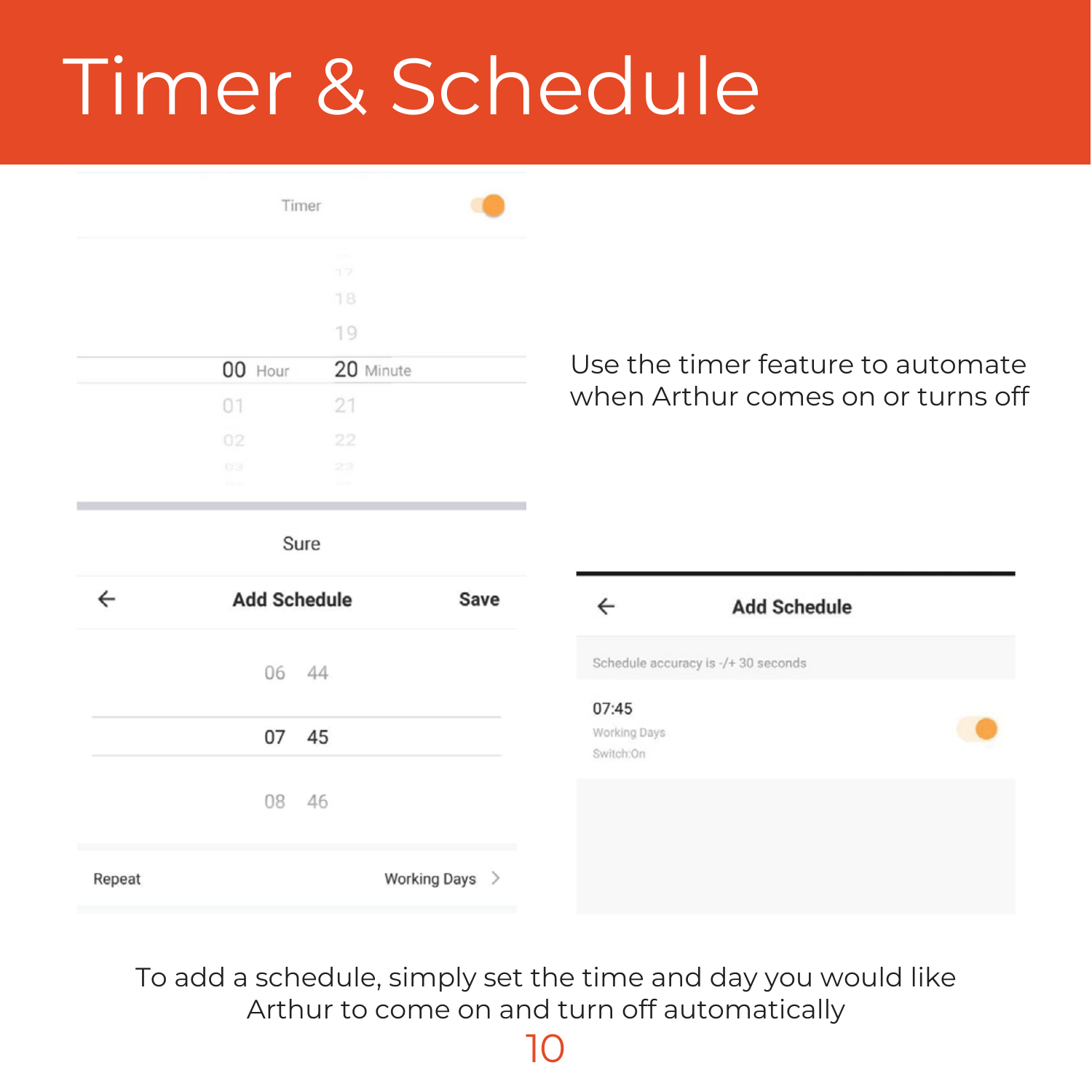# Energy Monitoring



| $\leftarrow$           |          | Electric                                                                  |           |  |  |  |  |  |
|------------------------|----------|---------------------------------------------------------------------------|-----------|--|--|--|--|--|
| <b>Today Ele (KWh)</b> |          |                                                                           |           |  |  |  |  |  |
| 0.31                   |          |                                                                           |           |  |  |  |  |  |
| n                      | $\Omega$ | Current Ele (mA) Current Power ( Current Voltage Total Ele (KWh)<br>247.3 | 47.55     |  |  |  |  |  |
| <b>Year 2021</b>       |          |                                                                           |           |  |  |  |  |  |
| Sep.                   |          |                                                                           | $0.31$ >  |  |  |  |  |  |
| Aug.                   |          |                                                                           | $24.85$ > |  |  |  |  |  |
| Jul.                   |          |                                                                           | $21.51$ > |  |  |  |  |  |
| Jun.                   |          |                                                                           | $0.88$ >  |  |  |  |  |  |
|                        |          |                                                                           |           |  |  |  |  |  |

Click Energy in the bottom right-hand corner

Here you can monitor real-time and historical energy consumption